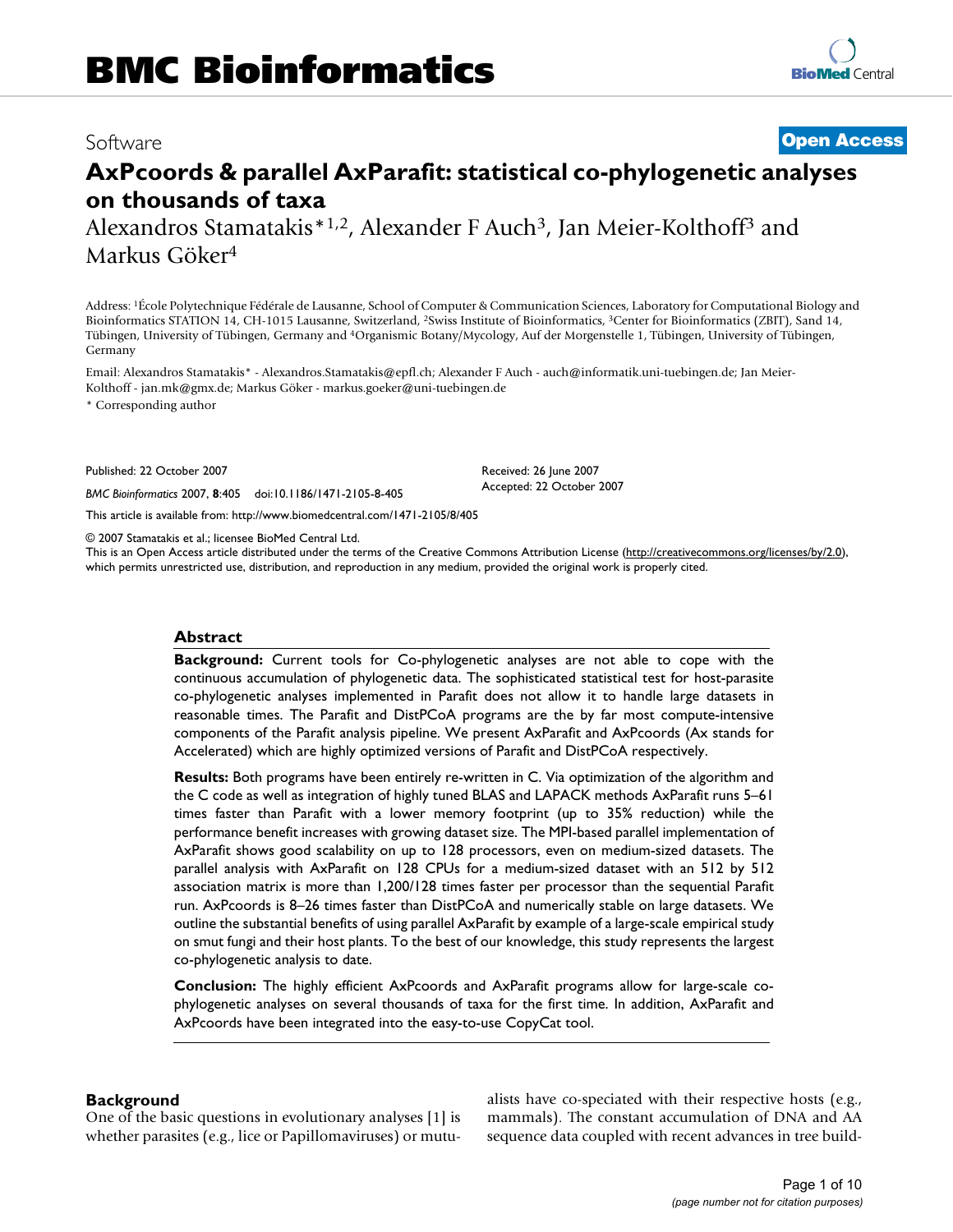ing software, such as TNT [2], MrBayes [3], GARLI [4] or RAxML [5], allow for large-scale phylogenetic analyses with several hundred or thousand taxa [6-12]. Thus, largescale co-phylogenetic studies have also potentially become feasible. However, most common co-phylogenetic tools or methods such as BPA, TreeMap or TreeFitter (see review in [13]) are not able to handle datasets with a large number of taxa or have not been tested in this regard with respect to their statistical properties. Therefore, there is a performance and scalability gap between tools for phylogenetic analysis and meta-analysis. The capability to analyze large datasets is important to infer "deep co-phylogenetic" relationships which could otherwise not be assessed [14].

Parafit [15] implements statistical tests for both overall phylogenetic congruence as well as for the significance of individual associations. Extensive simulations have shown that the Parafit tests are statistically well-behaved and yield acceptable error rates. The method has been successfully applied in a number of biological studies [16- 19]. In addition, the Type-II statistical error of Parafit decreases with the size of the dataset (see [15]), i.e., this approach scales well on large phylogenies of hosts and associates. Due to these desirable properties, recent work on CopyCat [14] focused on improving the usability of Parafit via a Graphical User Interface (GUI) and automation of the analysis pipeline which transforms phylogenetic trees to patristic (tree-based) distance matrices, converts distance matrices to matrices of eigenvectors using DistPCoA [20], invokes Parafit, and parses input, intermediate, as well as output files. However, co-phylogenetic analyses with CopyCat can not be conducted on large datasets due to the excessive run time requirements of Parafit and DistPCoA, which represent the by far most compute-intensive part of the CopyCat analysis pipeline.

Here we present AxParafit and AxPcoords which are highly optimized and parallelized versions of Parafit and DistPCoA respectively. As outlined by the case-study on smut fungi on page 6 these accelerated programs allow for more thorough large-scale co-phylogenetic analyses and extend the applicability of the approach by 1–2 orders of magnitude, thus closing the aforementioned performance gap concerning current phylogenetic meta-analysis tools. Coupled with the easy-to-use CopyCat tool AxParafit/ AxPcoords facilitate statistical co-phylogenetic analyses on the largest trees that can currently be computed.

## **Implementation**

For programming convenience and portability as well as due to the structure of the original Fortran code we reimplemented Parafit and DistPCoA in C from scratch.

## *Sequential Optimization*

The sequential C code was optimized by reducing unnecessary memory allocations for matrices in AxPcoords/ AxParafit and using a faster method to permute matrices in AxParafit.

Thereafter the compute-intensive for-loops in AxParafit/ AxPcoords were manually tuned. After those initial optimizations we profiled both programs and found that the run-times were now largely dominated (over 90% of total execution time) by a dense matrix-matrix multiplication in AxParafit and the computation of eigenvectors/eigenvalues in AxPcoords respectively. To further accelerate the programs we integrated function calls to the highly optimized matrix multiplication of the BLAS (Basic Linear Algebra Package [21]) package and eigenvector/eigenvalue decomposition in LAPACK (Linear Algebra PACKage [22]).

For BLAS we assessed the usage of ATLAS BLAS (Automatically Tuned Linear Algebra Software, math-atlas.sourceforge.net) as well as the ACML BLAS (AMD Core Math Library [23]) libraries on a 2.4 GHz AMD Opteron CPU. The ACML package showed slightly faster speeds ( $\approx$  7– 9%). However, AxParafit also provides an interface to the INTEL MKL (Math Kernel Library) and ATLAS BLAS implementations. AMD ACML, INTEL MKL, and ATLAS are all freely available for academic use. AxParafit can also be compiled without BLAS and rely on a manually tuned matrix multiplication which is approximately 4 times slower.

AxPcoords can use either the LAPACK functions implemented in the AMD ACML or INTEL MKL libraries. In addition, AxPcoords can also make use of the GNU scientific library [24] for eigenvector/eigenvalue computations.

The tuned programs were designed to yield *exactly* the same results as Parafit and DistPCoA. Note however, that in contrast to AxPcoords we observed numerically unstable results for DistPCoA on datasets with large association matrices, containing more than 4,096 entries. This is due to some well-known problems with the stability of eigenvector/eigenvalue decomposition [25-27] on large datasets and due to the fact that the original Parafit code uses the algorithm from [28]. Therefore, the integration of the thoroughly tested LAPACK routines, apart from speed benefits, also yields increased numerical stability. We integrated AxPcoords and AxParafit into CopyCat [14]. Figure 1 provides a screen-shot of CopyCat whit a drop-down menu that allows the user to select AxParafit/AxPcoords for executing the analyses.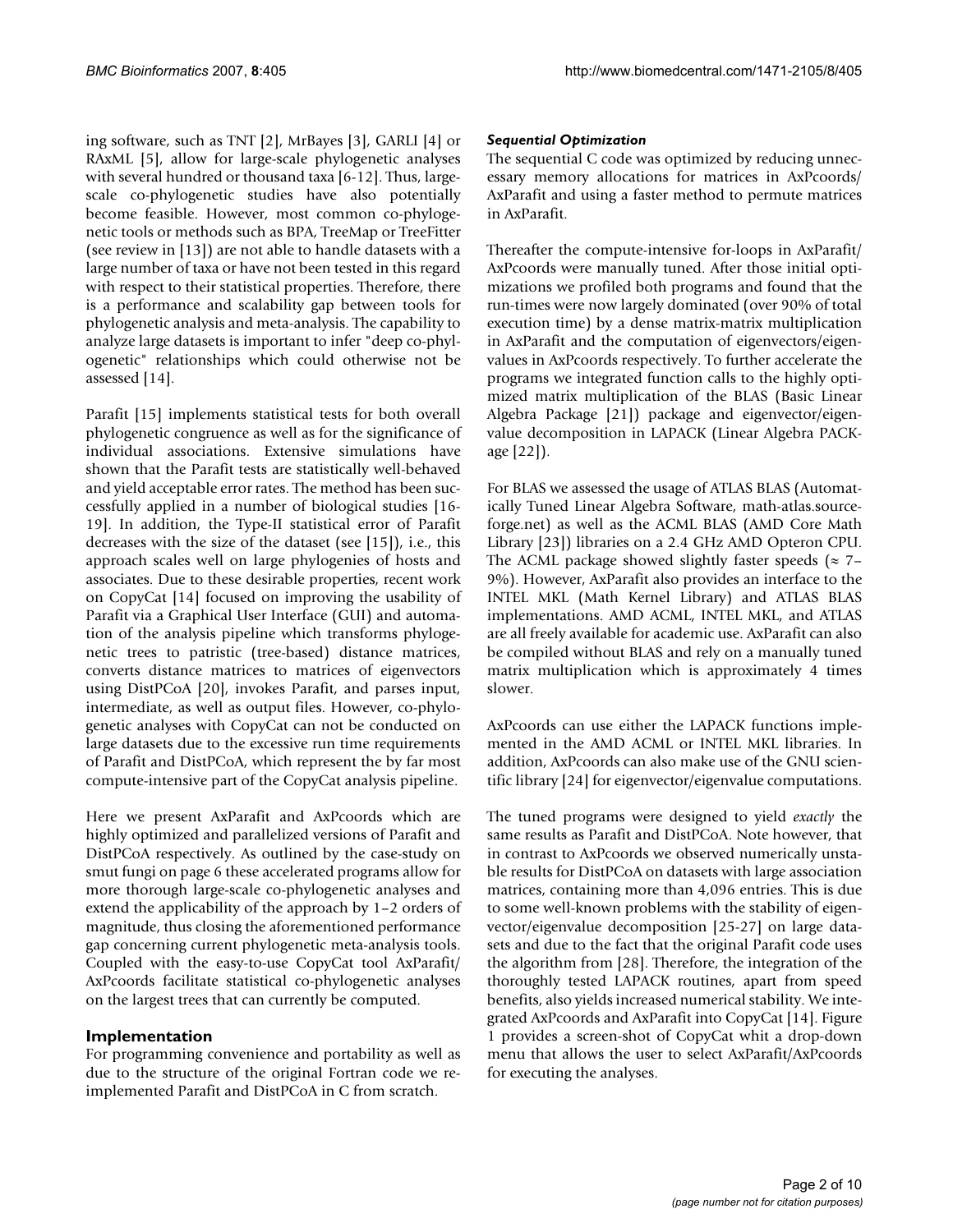

#### **Figure 1**

**Screen-shot of AxParafit/AxPcoords Option in Copy-Cat**. This screen-shot shows the CopyCat drop-down menu that allows the user to select AxParafit/AxPcoords for executing the analyses and to switch between the U and W modes of branch length computation.

## *Parallelization*

AxPcoords requires less than 24 hours of run-time on a single CPU, even for distance matrices with several thousands of taxa. Therefore, we exclusively focused on the parallelization of AxParafit which requires run-times of several days or weeks on large datasets.

The execution time of Parafit depends on the sizes of input matrices *A*, *B*, and *C* with dimensions  $n_1 n_2$ ,  $n_4 n_1$ , and  $n_3n_2$  respectively (for details see [15]). The complexity is roughly  $O(n \cdot n \cdot \text{Zero}(A) n_3 n_4 n_1 p)$ . The term  $n_3 n_4 n_1$  is the complexity of the dense matrix multiplication in AxParafit. The variable *p* is the user-specified number of permutations that shall be executed (typically 99–9,999, not counting the original permutation) and *nonZero*(*A*) is the number of non-zero elements in the binary association matrix *A*. The program executes two main steps: the global test of co-speciation with complexity  $O(n_3n_4n_1p)$ and the individual tests with complexity  $O(n \cdot \text{on} \cdot \text{Zero}(A) n_{3} n_{4} n_{1} p)$ . Since in real-world analyses  $nonZero(A) \gg 1$  we only parallelized all individual tests of co-speciation which typically generate over 99% of the total computational load. Our approach represents a trade-off between the amount of programming effort required for the parallelization and the expected performance gains. Thus, initially the global test of co-speciation must be executed using the sequential version of AxParafit. The sequential program provides an option to conduct the global test, write a binary output file that can be used to start the parallel computation of individual host-parasite links, and then exit.

The statistical test of individual associations has been parallelized with MPI (Message Passing Interface) via a master-worker scheme. The parallelization is straight-forward since all tests of individual associations are independent from one another and can thus be computed independently on individual workers. Moreover, each individual test has approximately the same execution time, such that there are no problems due to load imbalance. The maximum number of CPUs that can be used by our parallelization is thus *nonZero*(*A*). However, this can be improved by using the ACML or MKL BLAS implementations that exploit fine-grained loop level parallelism on SMP (Symmetric Multi-Processing) architectures. This allows for a more efficient utilization of hybrid supercomputer architecture. Moreover, it might help to improve performance on huge datasets where SMP implementations can profit from super-linear speedups due to increased cache efficiency.

## **Results and Discussion**

The current Section is split into two parts: Part 1 describes the computational results while Part 2 outlines the substantial benefits of using AxParafit for large-scale empirical co-phylogenetic studies.

#### *Computational Performance*

Here we provide performance data regarding the purely computational aspects of AxParafit.

#### *Experimental Setup*

To conduct computational experiments we used an unloaded system of 36 4-way AMD 2.4 GHz Opteron processors with 8 GB of main memory per node which are interconnected by an Infiniband switch. Parafit and Dist-PCoA were compiled using g77 -ffixed-line-length-0 -ff90 intrinsics-delete -03. AxParafit and AxPcoords were compiled with -03 -fomit-frame-pointer -funroll-loops and linked with the AMD ACML library. We also assessed additional compiler optimizations (-fomit-frame-pointer, -funroll-loops, -m64, -march = k8) with g77 for Fortran, which actually lead to performance decrease of Parafit and DistPCoA (data not shown).

In order to assess performance of AxParafit we extracted subsets from a large empirical dataset with more than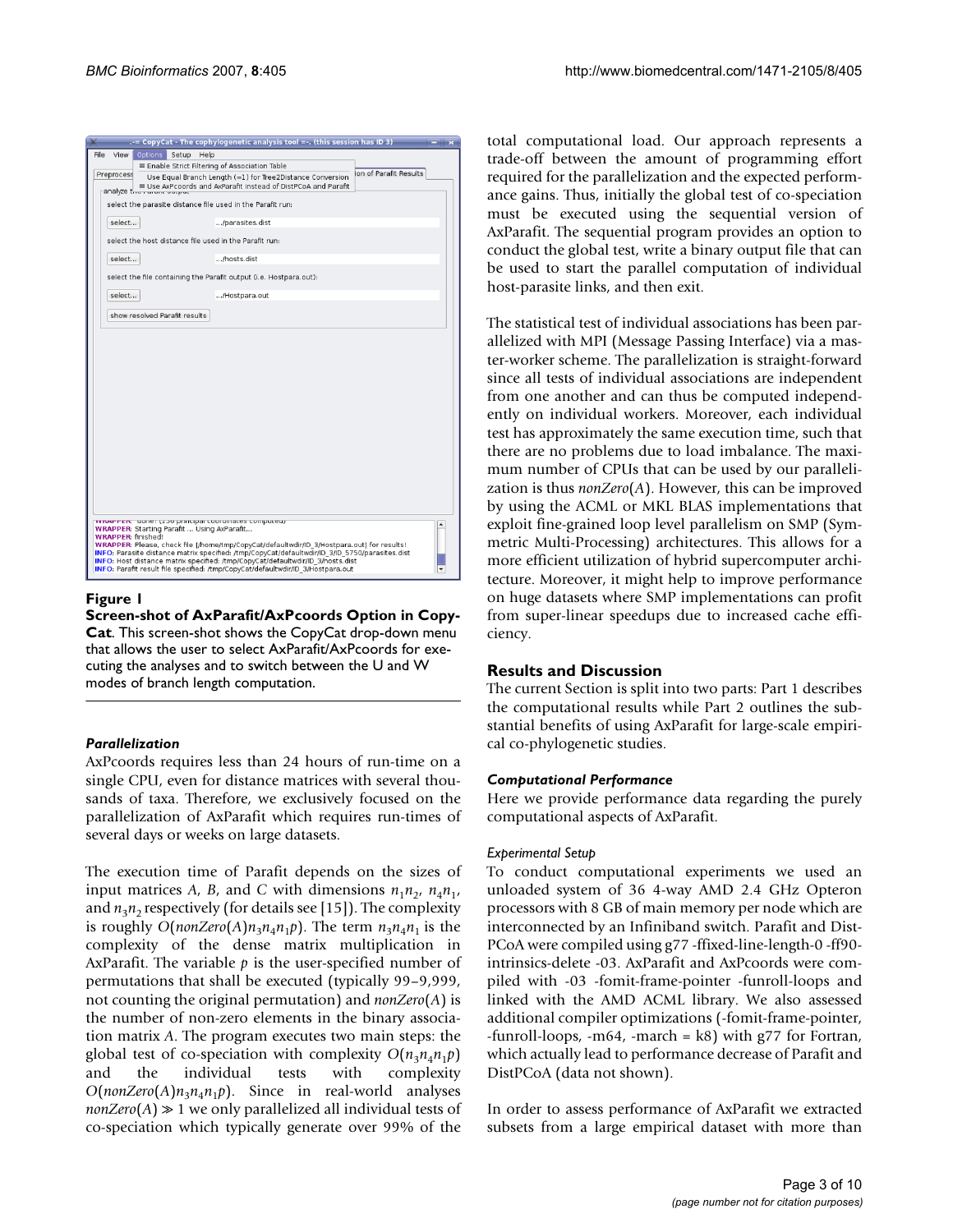30,000 host-associate links (collected from entries in the EMBL database [29]), which we are currently analyzing with our tools. We sampled square association matrices *A*, i.e.,  $n_1 = n_2$  of dimensions 128, 256, 512, 1,024, and 2,048. The number *nonZero*(*A*) was 128, 256, 512, 1,024, and 2,048 respectively. The number of permutations *p* was set to 99, 99, 9, 2, and 2 respectively. A complete test on the dataset of size 4,096 was not conducted with Parafit due to the extremely long run-times on  $n_1 = n_2 = 2$ , 048 which already amounts to 19.9 days compared to 7.7 hours required by AxParafit.

To test AxPcoords we used the same compiler switches as indicated above and a subset of the square association matrices with *nonZero*(*A*) amounting to 512, 1,024, 2,048, and 4,096 respectively.

#### **Results**

In Figure 2 we provide the sequential run-time improvement of AxParafit over Parafit. The acceleration obtained by AxParafit increases with growing dataset size and attains a factor of 61.86 on the association matrix of size 2,048. The increase of the performance improvement with growing dataset size is mainly due the larger efficiency of both our own optimizations as well as the cache blocking strategies used in the BLAS implementations.

Figure 3 provides the memory use of AxParafit and Parafit in MB for quadratic *A*-matrices of sizes 128, 256, 512, 1,024, 2,048, and 4,096 (note that the dataset of size 4,096 was not run to completion). To test AxPcoords we used distance matrices of sizes 512, 1,024, 2,048, and 4,096. Run-time improvements range from 8.8 to 25.74.



#### **Figure 2**

**Run Time Improvement Sequential AxParafit versus Parafit**. Run-time improvement of AxParafit versus Parafit for quadratic association matrices of dimensions 128, 256, 512, 1,024, and 2,048.





The run on 4,096 with DistPCoA apparently terminated but did not write a results file, most probably due to numerical instability (Pierre Legendre, personal communication). Figure 4 shows the run-time improvement of AxPcoords over DistPCoA for quadratic distance matrices of sizes 512, 1,024, 2,048, and 4,096. As already mentioned, the run on 4,096 with DistPCoA did not write a results file. Tests on smaller distance matrices e.g., of size 128 and 256 were omitted due to the low execution times which were below 10 seconds. On the largest matrix AxP-



#### **Figure 4**

**Run Time Improvement Sequential AxPcoords versus DistPCoA**. Run-time improvement of AxPcoords versus DistPCoA for quadratic distance matrices of dimensions 512, 1,024, 2,048, and 4,096.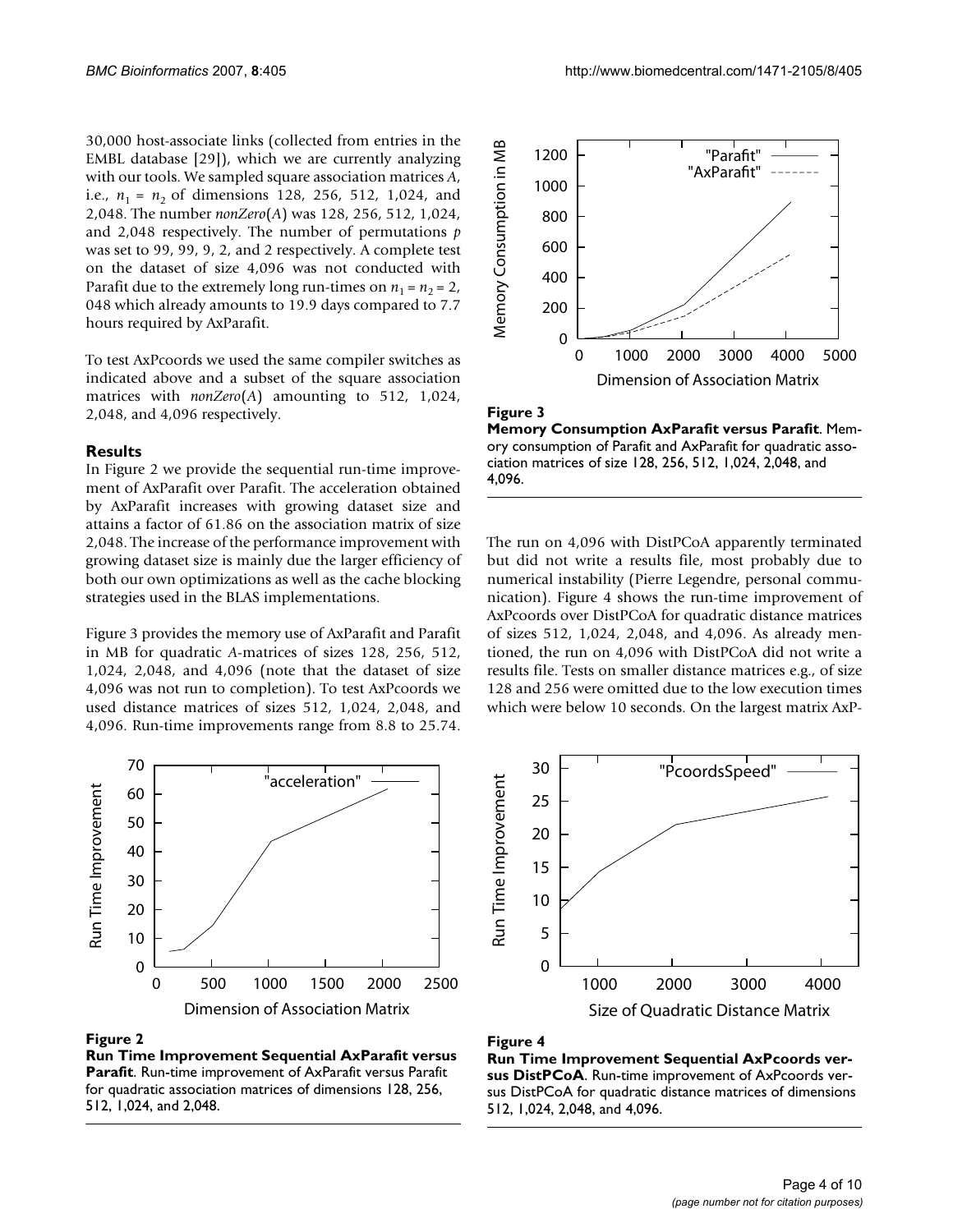coords terminated within only 399 seconds as opposed to 10,268 seconds required by DistPCoA.

We assessed scalability of parallel AxParafit using the association matrix *A* of size 512 on 4, 8, 16, 32, 64, and 128 processors with  $p = 99$ . Figure 5 provides the speedup with respect to the number of worker processes. We indicate speedup values for the parallel part (SpeedupIndividual, computation of individual host-parasite links) as well as for the sequential plus the parallel part of the program (SpeedupWhole), i.e., we added the sequential computation time for the global test to the parallel execution time. On 128 processors the computation took only 50 seconds. An analysis of this dataset with the sequential version of Parafit would take approximately 20 hours.

## *A Real-World Example*

In order to provide an example for the substantial benefits of performing a large-scale co-phylogenetic analysis with AxParafit we provide a real-world study on smut fungi and their host plants.

## *Experimental Data*

We collected a large sample of associations of smut fungi and their host plants. Smut fungi comprise more than 1,500 species of obligate phytoparasites and are arranged in the taxa *Entorrhizomycetes*, *Microbotryales*, and *Ustilaginomycotina*. These parasites cause syndromes such as dark, powdery appearance of the mature spore masses or may even lead to plant deformation in some cases [30,31]. The *Ustilaginomycotina* also comprise obligate plant parasites with distinct morphology [30].



## **Figure 5**

**Speedup of Parallel AxParafit**. Speedup of parallelized part and speedup for sequential plus parallel part of AxPar-Parafit for a quadratic association matrix of size 512 on 4, 8, 16, 32, 64 and 128 CPUs.

With a few exceptions, hosts of smut fungi belong to the Angiosperms [30]. For economically important hosts, such as barley and other cereals, smut fungi may cause considerable yield losses (see e.g., [32]). Phylogeny and taxonomy of genera and higher ranks has been derived from sound molecular and ultrastructural data in recent years (see [30] and references therein). However, apart from the work presented in [14], co-phylogenetic analysis of smut fungi have so far been restricted to single genera with comparatively few species [33,34].

In addition to the host plant index for European smut fungi [31,35] that has been used in [14], information on smut fungus-host plant associations was extracted from the following publications: Bauer et al. [36-38], Begerow et al. [33,39], De Beer et al. [40], Hendrichs et al. [41], Nannfeldt [42], Piepenbring [43], Scholz and Scholz [44], an unpublished manuscript by K. Vanky (Smut fungi of the Indian subcontinent; Vanky, personal communication), and Vanky and McKenzie [45]. Moreover, we included information contained in the "specific host" entries of the complete collection of core nucleotide sequences for *Entorrhizomycetes*, *Microbotryales*, and *Ustilaginomycotina* downloaded from GenBank [46] on September 01, 2007 (12,815 sequences). Parasite taxon names were corrected using Vanky's synonym-list [35]. Synonyms for host taxon names were obtained from Palese and Moser [47].

Including synonyms, our data set contained 3,912 different fungus-plant associations. In order to retrieve taxon IDs and to construct taxonomy trees for hosts and parasites [14], we used the NCBI taxonomy release of September 01, 2007. For host and parasite species names that were not found in the NCBI taxonomy, the search was repeated after reducing the taxon name to the respective genus. In this way, a total of 2,362 different associations could be identified that covers 413 smut fungi and 1,400 host plants. Thus, the dataset assembled was more than *three times larger than the one recently analyzed in [14],* which contained 645 associations, corresponding to 140 smut fungi and 437 host plants. The Parafit analysis of this comparatively small dataset took already more than a week. For both hosts and parasites, two trees were constructed, one tree with branch lengths corresponding to the "true" (denoted as W for Weighted) taxonomical distance [14] and one with all branch lengths set to 1 (denoted as U for Un-weighted/Uniform). As outlined on page 4 the computational complexity of AxParafit is  $O(n \cdot \text{on} \cdot \text{Zero}(A) n_3 n_4 n_1 p)$  and thus the execution time requirements for this larger dataset increase significantly.

## *Inference with AxParafit*

Production runs with Parafit and AxParafit on an initial version of our dataset were started on August 29, 2007.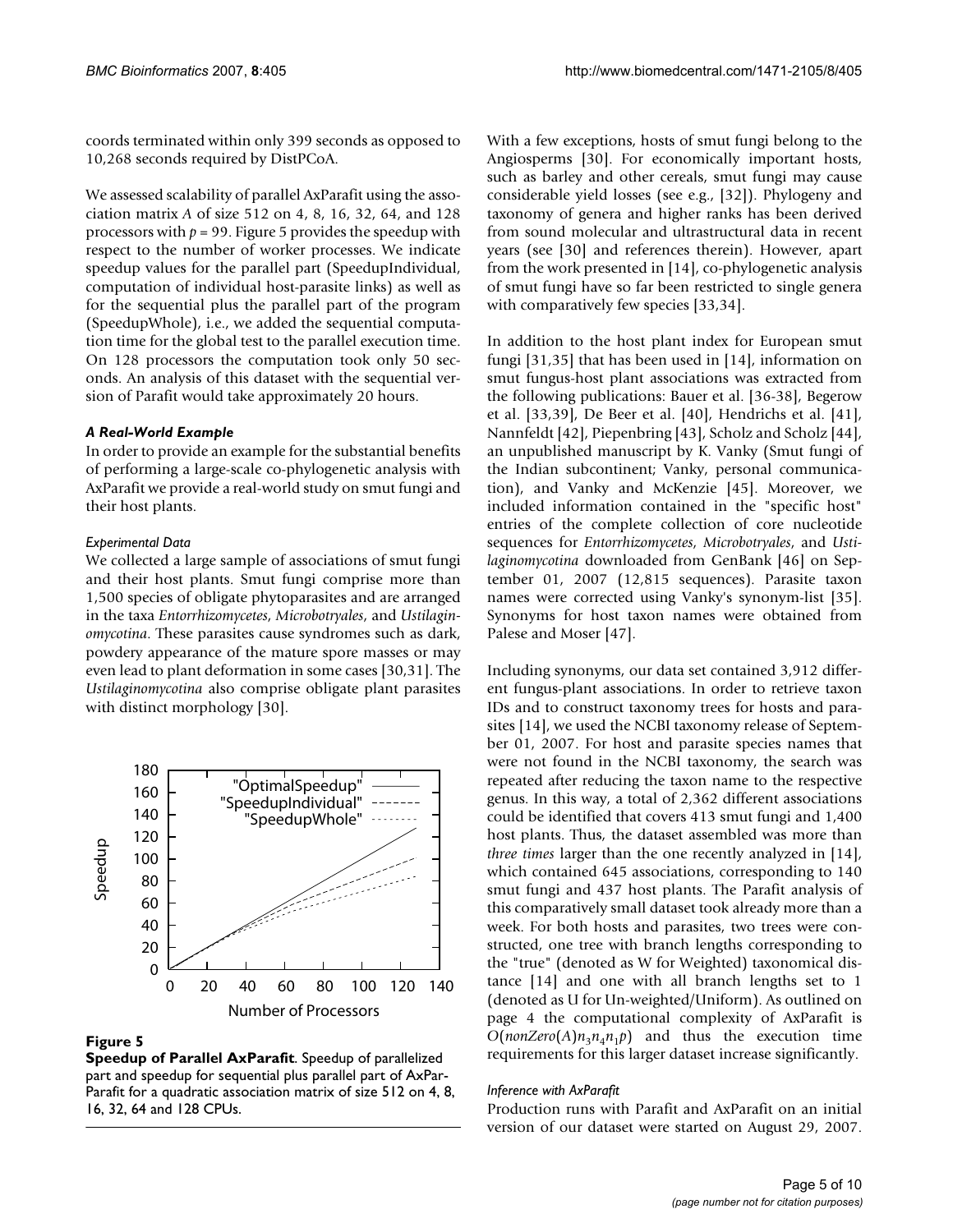While the Parafit inferences with 99 permutations on this initial dataset were still running at the time of writing this manuscript(September 9, 2007), the parallel AxParafit run with 99 permutations terminated within less than 480 seconds on 128 CPUs of the Infiniband cluster. This made the results available immediately and allowed us to identify a bug in the data collection script. The buggy version of this script did not take the presence of non-unique scientific taxon names, (e.g.,*Setaria* (*Magnoliophyta, Poales*) and *Setaria* (*Nematoda, Filarioidea*)) into account to identify NCBI taxon IDs. Such errors are unfortunately typical and frequent in Bioinformatics analysis pipelines. As a typical example of such errors consider the retraction of "Measures of Clade Confidence Do Not Correlate with Accuracy of Phylogenetic Trees" by Barry G. Hall due to an error in a perl script [48].

In addition to the rapid detection of input data errors, the significant performance gains obtained by sequential optimization and parallelism allow for the assessment of different program parameters and analysis options, such as trees with different patristic distances (U and W trees) as well as the impact of the number of permutations on the results (AxParafit was run with 99/999/9,999 permutations on the U and W data), i.e., a significantly more thorough and detailed analysis.

The absolute execution times for AxParafit on 128 CPUs for 99/999/9,999 permutations are indicated in Table 1. Essentially, 99 permutations could be conducted within 7 minutes, 999 permutations in much less than 2 hours, and 9,999 permutations overnight in about 12 hours such that the whole study, including the detection of the script error and the analysis of the results could be completed in less than a week. As indicated in Table 2 there are a number of links (max. 48 out of  $2,362 \approx 2\%$ ) that are not uniformly significant or uniformly insignificant at low *p*values between analyses with a distinct number of permutations. AxParafit therefore allows for rapid and much more thorough computation and analyses of large cophylogenetic datasets. The results indicate that U-based analyses are in general more sensitive to the number of permutations than W-based runs. Note that the number of host/parasite eigenvectors for U (1,390/411) was higher than for W (1,200/372), which explains the longer

**Table 1: Empirical Data Study: Parallel AxParafit Execution Times**

| $#$ Permutations | 99       | 999        | 9.999       |  |
|------------------|----------|------------|-------------|--|
| w                | 355 secs | 3,759 secs | 39,170 secs |  |
| U                | 451 secs | 4.441 secs | 47.221 secs |  |

Parallel execution times in seconds for AxParafit on 128 CPUs for 99/999/9,999 permutations.

execution times and potentially the larger differences in significance values.

Table 3 indicates the number of different significant links between the U- and W-based analyses for various *p*-values. The table indicates that there is no clear tendency for differences to decrease with increasing number of permutations.

## *Biological Interpretation of Results*

In the following, we focus on the results obtained with 9,999 permutations and branch lengths scaled in terms of taxonomical distances (W-labeled results). The global test indicates a highly significant co-phylogenetic relationship  $(p = 0.0001)$ . An overview of the results for individual host-parasite links based on the smut fungi genera is provided in Figure 6. Major taxonomic groups of host and parasites are indicated according to the NCBI taxonomy release used. Based on a significance threshold of  $p = 0.05$ and the ParafitLink1 statistics [15], a total of 578 insignificant and 1,784 significant associations is obtained. As in our earlier study [14], genera of smut fungi are rather uniform with respect to their significance values, which facilitates the identification of a general distribution pattern with respect to significant and insignificant links, i.e., the "deep co-phylogeny" of smut fungi.

The single most important factor appears to be whether the hosts belong to the monocots (i.e.,*Liliopsida*) or not. *Entorrhiza* species, which are taxonomically isolated, mostly are linked with monocots (*Poales*) and do thus not contribute significantly to the overall fit between host and parasite phylogenies. In the case of *Microbotryales*, the majority of taxa are pathogenic of core eudicots, resulting in significant links. Fewer associations with monocots (mostly *Poales*) are present, which are considered insignificant. The same pattern can be observed in the class *Exobasidiomycetes* within *Ustilaginomycotina*: A minority of hostparasite links is within monocots (*Poales*, but also other orders), which are considered insignificant, whereas the associations with other hosts (*Selaginellales*, basal *Magnoliophyta*, magnoliids, and stem and core eudicots) are significant. Inverse relationships are present in the class *Ustilaginomycetes* within *Ustilaginomycotina*. Here, most species infect monocots, mainly *Poales*, significantly increasing the congruence between host and parasite taxonomy trees, whereas the associations with core eudicots appear to be insignificant.

Accordingly, the current analysis that is based on a considerably larger empirical sample (e.g., 66 instead of 25 included genera of smut fungi) confirms earlier results [14]. Therefore, we can generalize the observation that the difference between *Poales* and non-*Poales* hosts is crucial for the distribution of significance values to the distinc-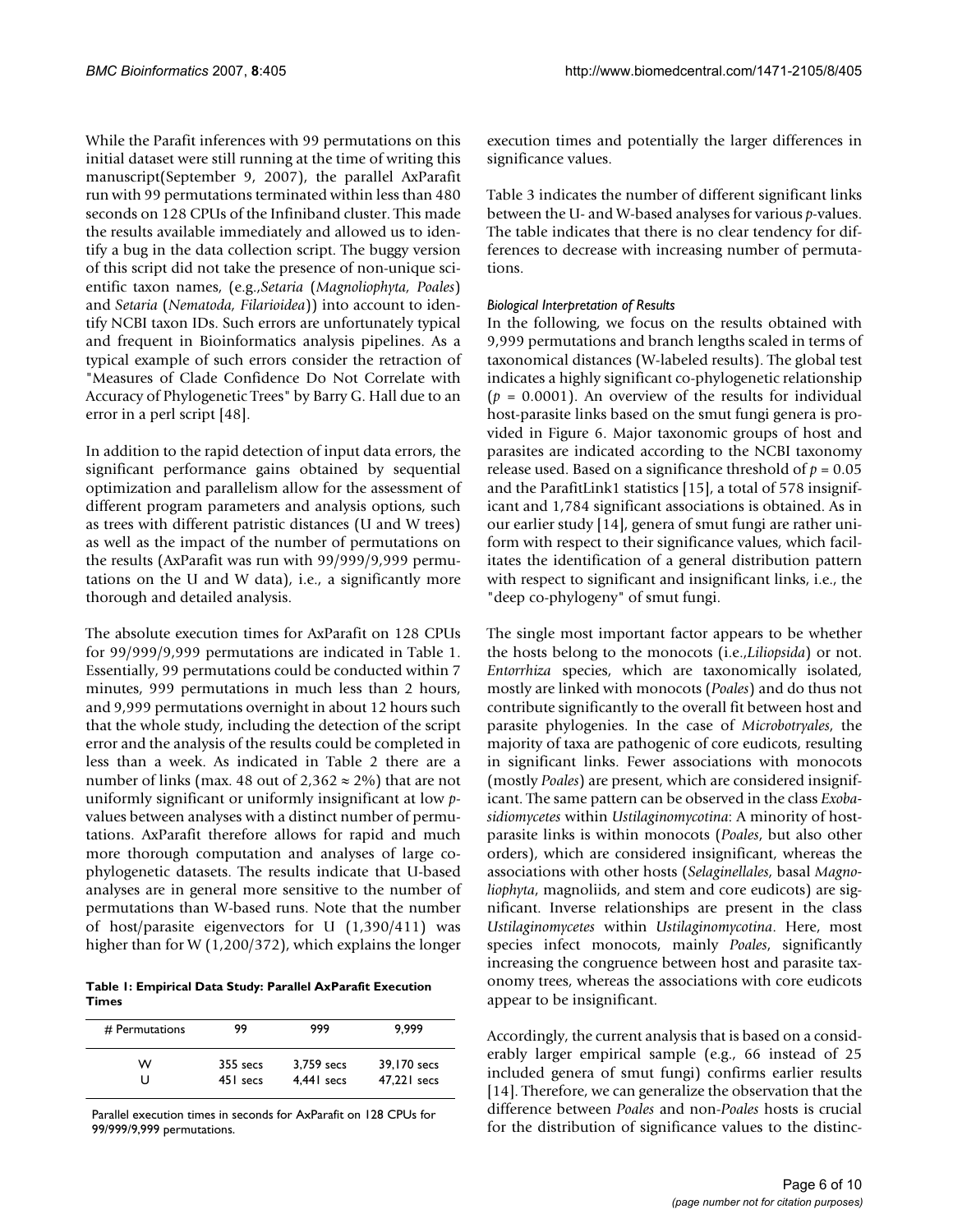| #<br>Permutations<br>Tree | 99/999/9,999 |    | 99/999 |              | 99/9,999 |    | 999/9,999 |        |
|---------------------------|--------------|----|--------|--------------|----------|----|-----------|--------|
|                           | W            | U  | W      | U            | W        | U  | w         |        |
| $p = 0.01$                | 16           | 48 | 4      | 35           | 13       | 36 |           | 25     |
| $p = 0.02$                |              | 27 |        | 27           | ь        | 27 |           | 0      |
| $p = 0.03$                |              | 22 |        | 17           |          | 19 |           | 0<br>Ω |
| $p = 0.04$                |              | 18 |        | 17           |          | 18 |           |        |
| $p = 0.05$                |              | 8  |        | $\circ$<br>ō |          |    |           |        |

|  | Table 2: Empirical Data Study: Impact of the Number of Permutations |  |
|--|---------------------------------------------------------------------|--|
|  |                                                                     |  |

The table outlines the impact of the number of permutations on the distribution of significant and insignificant links for distinct *p*-values. Column (99/999/9,999) indicates the number of links that have a different significance than at least one of the other runs.

tion between monocot and non-monocot hosts. We also observe a small number of exceptions from this general pattern. For instance, in *Urocystis* (*Ustilaginomycetes*), which occurs on a variety of host groups, the links with stem eudicots (species of *Ranunculaceae*) are significant, and a single link with monocots (PACCAD clade within *Poaceae*) is judged as insignificant. Thus, rather subtle details of the host-parasite relationships, such as the presence of *Urocystis* on several closely related Ranunculaceae hosts and its presence on distantly related hosts within *Poaceae*, are recognized by the AxParafit algorithm, and the uniform overall pattern does not merely reflect the relatively low topological resolution present in the taxonomy trees.

Some of the results obtained may also be due to flaws in the taxonomy of the species included, particularly in the nomenclature of the parasites. For instance, *Entorrhiza isoetis* is most likely conspecific with *Ustilago isoetis* [31]. At present it is even doubtful whether this species belongs to smut fungi (R. Bauer, personal communication). Thus, the associations with Isoetes (*Lycopodiophyta*) mentioned in Scholz and Scholz [44], which show different significance values than the majority of hosts links in either *Ustilago* or *Entorrhiza*, are dubious. Likewise, the exceptional associations of *Entyloma* with monocots are probably due to species names that would need to be recombined into genera of the *Georgefischeriales* [37]. Whereas these flaws

**Table 3: Empirical Data Study: Differences between U and Wbased Analyses**

| p-value | 0.01 | 0.02 | 0.03 | 0.04 | 0.05 |
|---------|------|------|------|------|------|
| 99      | 91   | 60   | 42   | 29   | 16   |
| 999     | 76   | 54   | 44   | 15   | 10   |
| 9.999   | 84   | 51   | 51   | 13   | 8    |

The table shows the differences between U and W-based analyses of individual associations for different *p*-values and numbers of permutations.

have to be corrected by considering more comprehensive lists of species and synonyms in monographs and in future releases of the NCBI database, it is apparent that neither the highly significant overall co-phylogenetic relationship nor the general pattern regarding individual host-smut fungus links would be affected by the removal of the doubtful associations. Rather, their influence is overcome by the large total sample size; for each parasite genus dubious links are few relative to the total number of links or not present at all. Likewise, there are few differences in the significance between analyses with a distinct number of permutations (see Table 2). Discrepancies between U and W are also comparatively small (see Table 3). With 9,999 permutations, they are restricted to four genera of smut fungi and only affect hosts, such as *Urocystis* on monocots in *Asparagales* and *Dioscoreales* (details not shown), with an intermediate taxonomic position.

The analysis process presented here underlines the advantage of the large-scale approach to co-phylogenetic tests, that is enabled by AxPcoords/AxParafit. Furthermore, because many problems are more easily recognized after conducting preliminary runs, re-analysis after applying corrective measures may be necessary for many empirical datasets. Thus, efficient implementations and parallelism are of great practical importance for the analysis pipeline.

## **Conclusion**

We have produced highly optimized and efficient implementations of the two most compute-intensive components for P. Legendre's statistical test of host-parasite cospeciation. The parallel implementation of AxParafit scales well up to 128 CPUs on a medium-size dataset. AxParafit and AxPcoords have been integrated into the CopyCat tool and are freely available for download as open source code.

Future work will mainly cover large-scale production runs with AxParafit.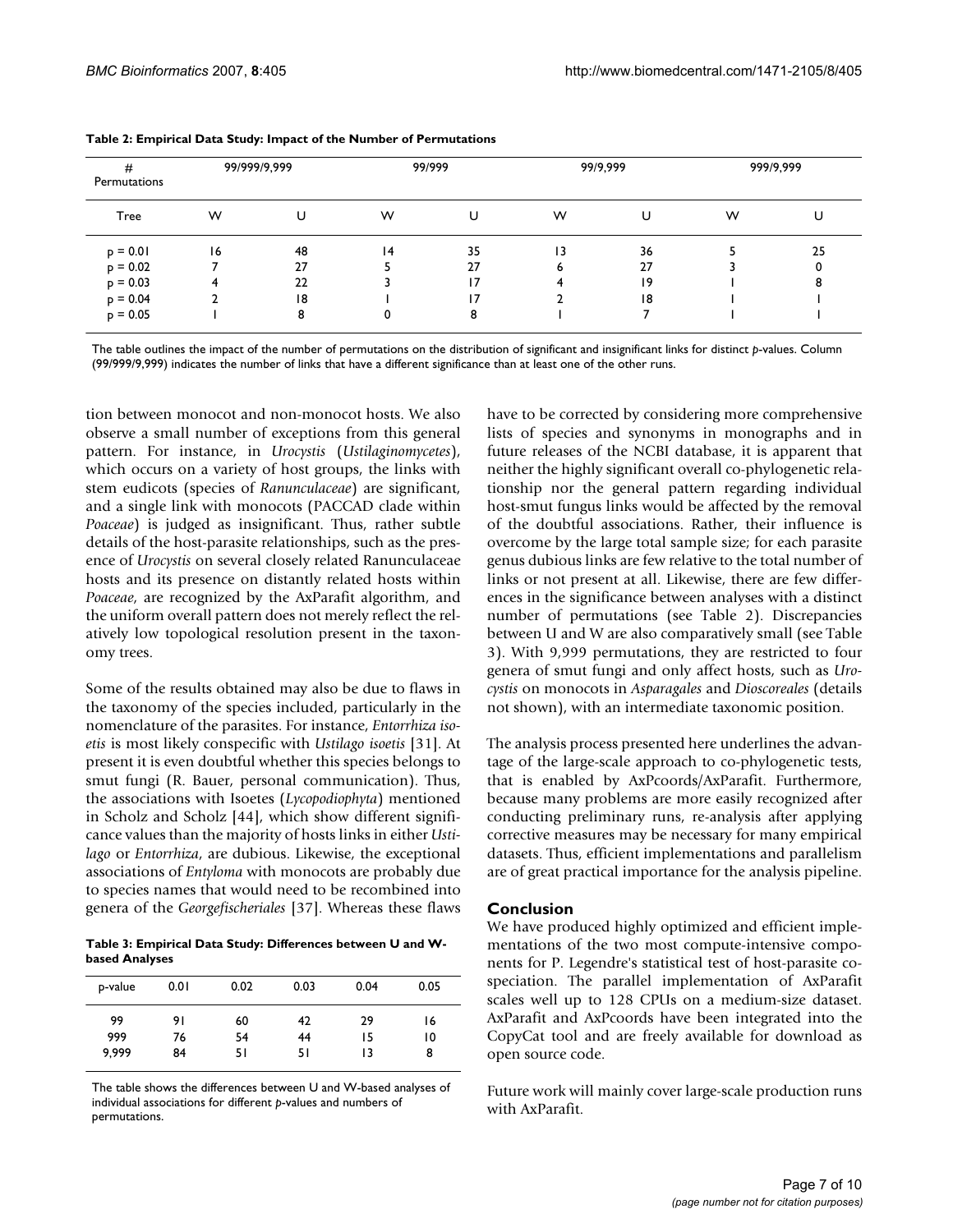| smut subphylum                  | smut class                        | smut subclass                     | smut order                          | smut genus                          | # significant # insignificant hosts<br>links | links |                                                                               |
|---------------------------------|-----------------------------------|-----------------------------------|-------------------------------------|-------------------------------------|----------------------------------------------|-------|-------------------------------------------------------------------------------|
| Basidiomycota<br>incertae sedis | Entorrhizomycetes Entorrhizales   |                                   | Entorrhizaceae                      | Entorrhiza                          | $\mathbf{1}$                                 |       | 29 Lycopodiophyta (Isoetales)* [S] / monocot (Poales) [I]                     |
| Pucciniomycotina                | Microbotryomycetes Microbotryales |                                   | Microbotryaceae                     | Liroa                               | 1                                            |       | 0 core eudicot                                                                |
|                                 |                                   |                                   |                                     | Microbotryum                        | 196                                          |       | 0 core eudicot                                                                |
|                                 |                                   |                                   |                                     | Sphacelotheca                       | 8                                            |       | 0 core eudicot                                                                |
|                                 |                                   |                                   | Ustilentylomataceae Aurantiosporium |                                     | $\boldsymbol{0}$                             |       | 2 monocot (Poales)                                                            |
|                                 |                                   |                                   |                                     | Bauerago                            | $\mathbf{0}$                                 |       | 9 monocot (Poales/Commelinales)                                               |
|                                 |                                   |                                   |                                     | Fulvisporium                        | $\boldsymbol{0}$                             |       | 1 monocot (Poales)                                                            |
|                                 |                                   |                                   |                                     | Ustilentyloma                       | $\mathbf{0}$                                 |       | 17 monocot (Poales)                                                           |
| Ustilaginomycotina              | Exobasidiomycetes Doassansiales   |                                   | Doassansiaceae                      | Doassansia                          | 5                                            |       | 11 core eudicot [S] / monocot (Alismatales/Poales) [I]                        |
|                                 |                                   |                                   |                                     | Doassinga                           | 3                                            |       | 0 core eudicot                                                                |
|                                 |                                   |                                   |                                     | Nannfeldtiomyces                    | $\boldsymbol{0}$                             |       | 2 monocot (Poales)                                                            |
|                                 |                                   |                                   | Melaniellaceae                      | Melaniella                          | 1                                            |       | 0 Lycopodiophyta (Selaginellales)                                             |
|                                 |                                   |                                   | Rhamphosporaceae Rhamphospora       |                                     | 8                                            |       | 0 basal Magnoliophyta (Nymphaeales)                                           |
|                                 |                                   | Entylomatales                     | Entylomataceae                      | Entyloma                            | 248                                          |       | 42 stem/core eudicot [S] / monocot (Poales)* [I]                              |
|                                 |                                   | Exobasidiales                     | Brachybasidiaceae Ceraceosorus      |                                     | $\mathbf{1}$                                 |       | 0 core eudicot                                                                |
|                                 |                                   |                                   |                                     | Dicellomyces                        | $\mathbf{0}$                                 |       | 1 monocot (Poales)                                                            |
|                                 |                                   |                                   |                                     | Kordyana                            | $\mathbf{0}$                                 |       | 2 monocot (Commelinales)                                                      |
|                                 |                                   |                                   | Cryptobasidiaceae                   | Clinoconidium                       | 9                                            |       | 0 magnoliids (Laurales)                                                       |
|                                 |                                   |                                   |                                     | Coniodictyum                        | 1                                            |       | 0 core eudicot                                                                |
|                                 |                                   |                                   |                                     | Laurobasidium                       | 2                                            |       | 0 magnoliids (Laurales)                                                       |
|                                 |                                   |                                   | Exobasidiaceae                      | Arcticomyces                        | $\mathbf{1}$                                 |       | 0 core eudicot                                                                |
|                                 |                                   |                                   |                                     | Exobasidium                         | 63                                           |       | 0 core eudicot                                                                |
|                                 |                                   |                                   |                                     | Muribasidiospora                    | $\overline{4}$                               |       | 0 core eudicot                                                                |
|                                 |                                   |                                   | Graphiolaceae                       | Graphiola                           | $\mathbf{0}$                                 |       | 2 monocot (Arecales)                                                          |
|                                 |                                   | Georgefischeriales Eballistraceae |                                     | Eballistra                          | $\mathbf{0}$                                 |       | 8 monocot (Poales)                                                            |
|                                 |                                   |                                   | Georgefischeriaceae Georgefischeria |                                     | 3                                            |       | 0 core eudicot                                                                |
|                                 |                                   |                                   |                                     | Jamesdicksonia                      | $\bf{0}$                                     |       | 63 monocot (Poales)                                                           |
|                                 |                                   |                                   | Gjaerumiaceae                       | Gjaerumia                           | $\boldsymbol{0}$                             |       | 1 monocot (Dioscoreales)                                                      |
|                                 |                                   |                                   | Tilletiariaceae                     | Phragmotaenium                      | $\mathbf{0}$                                 |       | 1 monocot (Poales)                                                            |
|                                 |                                   | Microstromatales                  | Microstromataceae                   | Microstroma                         | $\overline{c}$                               |       | 0 core eudicot                                                                |
|                                 |                                   |                                   | Quambalariaceae                     | Quambalaria                         | 4                                            |       | 0 core eudicot                                                                |
|                                 |                                   | Tilletiales                       | Volvocisporiaceae<br>Tilletiaceae   | Volvocisporium<br>Conidiosporomyces | 2<br>$\boldsymbol{0}$                        |       | 0 monocot (Poales)<br>2 monocot (Poales)                                      |
|                                 |                                   |                                   |                                     | Erratomyces                         | 7                                            |       | 0 core eudicot                                                                |
|                                 |                                   |                                   |                                     | Tilletia                            | $\mathbf{0}$                                 |       | 219 monocot (Poales)                                                          |
|                                 | Ustilaginomycetes Urocystales     |                                   | Doassansiopsaceae                   | Doassansiopsis                      | 17                                           |       | 0 monocot (Alismatales) / basal Magnoliophyta (Nymphaeales)                   |
|                                 |                                   |                                   | Melanotaeniaceae                    | Melanotaenium                       | $\tau$                                       |       | 17 core eudicot [I] / stem eudicot [S] / monocot (Alismatales/Poales)* [S]    |
|                                 |                                   |                                   | Urocystaceae                        | Mundkurella                         | $\bf{0}$                                     |       | 2 core eudicot                                                                |
|                                 |                                   |                                   |                                     | Urocystis                           | 242                                          |       | 37 stem eudicot [S] / monocot (Asparagales/Dioscoreales/Liliales/Poales)      |
|                                 |                                   |                                   |                                     | <b>Ustacystis</b>                   | $\bf{0}$                                     |       | [S] / core eudicot [I] / monocot (Poales: PACCAD clade) [I]<br>1 core eudicot |
|                                 |                                   |                                   |                                     | Vankya                              | 23                                           |       | 0 monocot (Asparagales)                                                       |
|                                 |                                   | Ustilaginales                     | Anthracoideaceae                    | Anthracoidea                        | 156                                          |       | 0 monocot (Poales)                                                            |
|                                 |                                   |                                   | Cintractiaceae                      | <b>Ustanciosporium</b>              | 11                                           |       | 0 monocot (Poales)                                                            |
|                                 |                                   |                                   | Glomosporiaceae                     | Thecaphora                          | 1                                            |       | 87 core eudicot [I]* / monocot (Poales) [S]                                   |
|                                 |                                   |                                   | Ustilaginaceae                      | Anomalomyces                        | $\mathbf{1}$                                 |       | 0 monocot (Poales)                                                            |
|                                 |                                   |                                   |                                     | Cintractia                          | 25                                           |       | 0 monocot (Poales)                                                            |
|                                 |                                   |                                   |                                     | Dermatosorus                        | $\overline{4}$                               |       | 0 monocot (Poales)                                                            |
|                                 |                                   |                                   |                                     | Farysia                             | 18                                           |       | 0 monocot (Poales)                                                            |
|                                 |                                   |                                   |                                     | Gymnocintractia                     | 5                                            |       | 0 monocot (Poales)                                                            |
|                                 |                                   |                                   |                                     | Heterotolyposporium                 | 2                                            |       | 0 monocot (Poales)                                                            |
|                                 |                                   |                                   |                                     | Leucocintractia                     | 5                                            |       | 0 monocot (Poales)                                                            |
|                                 |                                   |                                   |                                     | Macalpinomyces                      | 36                                           |       | 0 monocot (Poales)                                                            |
|                                 |                                   |                                   |                                     | Melanopsichium                      | $\Omega$                                     |       | 6 core eudicot                                                                |
|                                 |                                   |                                   |                                     | Moesziomyces                        | 6                                            |       | 0 monocot (Poales)                                                            |
|                                 |                                   |                                   |                                     | Moreaua<br>Mycosyrinx               | 24<br>$\mathbf{0}$                           |       | 0 monocot (Poales)                                                            |
|                                 |                                   |                                   |                                     | Pericladium                         | $\bf{0}$                                     |       | 6 core eudicot<br>2 core eudicot                                              |
|                                 |                                   |                                   |                                     | Restiosporium                       | 2                                            |       | 0 monocot (Poales)                                                            |
|                                 |                                   |                                   |                                     | Schizonella                         | 45                                           |       | 0 monocot (Poales)                                                            |
|                                 |                                   |                                   |                                     | Sporisorium                         | 207                                          |       | 0 monocot (Poales)                                                            |
|                                 |                                   |                                   |                                     | Stegocintractia                     | 15                                           |       | 0 monocot (Poales)                                                            |
|                                 |                                   |                                   |                                     | Tolyposporium                       | $\overline{4}$                               |       | 0 monocot (Poales)                                                            |
|                                 |                                   |                                   |                                     | Tranzscheliella                     | 42                                           |       | 2 monocot (Poales) [S] / core eudicot* [I]                                    |
|                                 |                                   |                                   |                                     | Trichocintractia                    | $\overline{c}$                               |       | 0 monocot (Poales)                                                            |
|                                 |                                   |                                   |                                     | Ustilago                            | 313                                          |       | 3 monocot (Poales/Asparagales) [S] / monocot (Asparagales)* [I] /             |
|                                 |                                   |                                   |                                     | Websdanea                           | $\mathbf{1}$                                 |       | Lycopodiophyta (Isoetales)* [I]<br>0 monocot (Poales)                         |
|                                 |                                   |                                   |                                     |                                     |                                              |       |                                                                               |

#### Overview of the Results for Individual Host-Parasite Links based on the Smut Fungi Genera **Figure 6**

**Overview of the Results for Individual Host-Parasite Links based on the Smut Fungi Genera**. Major taxonomic groups of host and parasites are indicated according to the NCBI taxonomy release used. Significant and insignificant associations are indicated as [S] or [I] respectively. Stars denote to doubtful associations.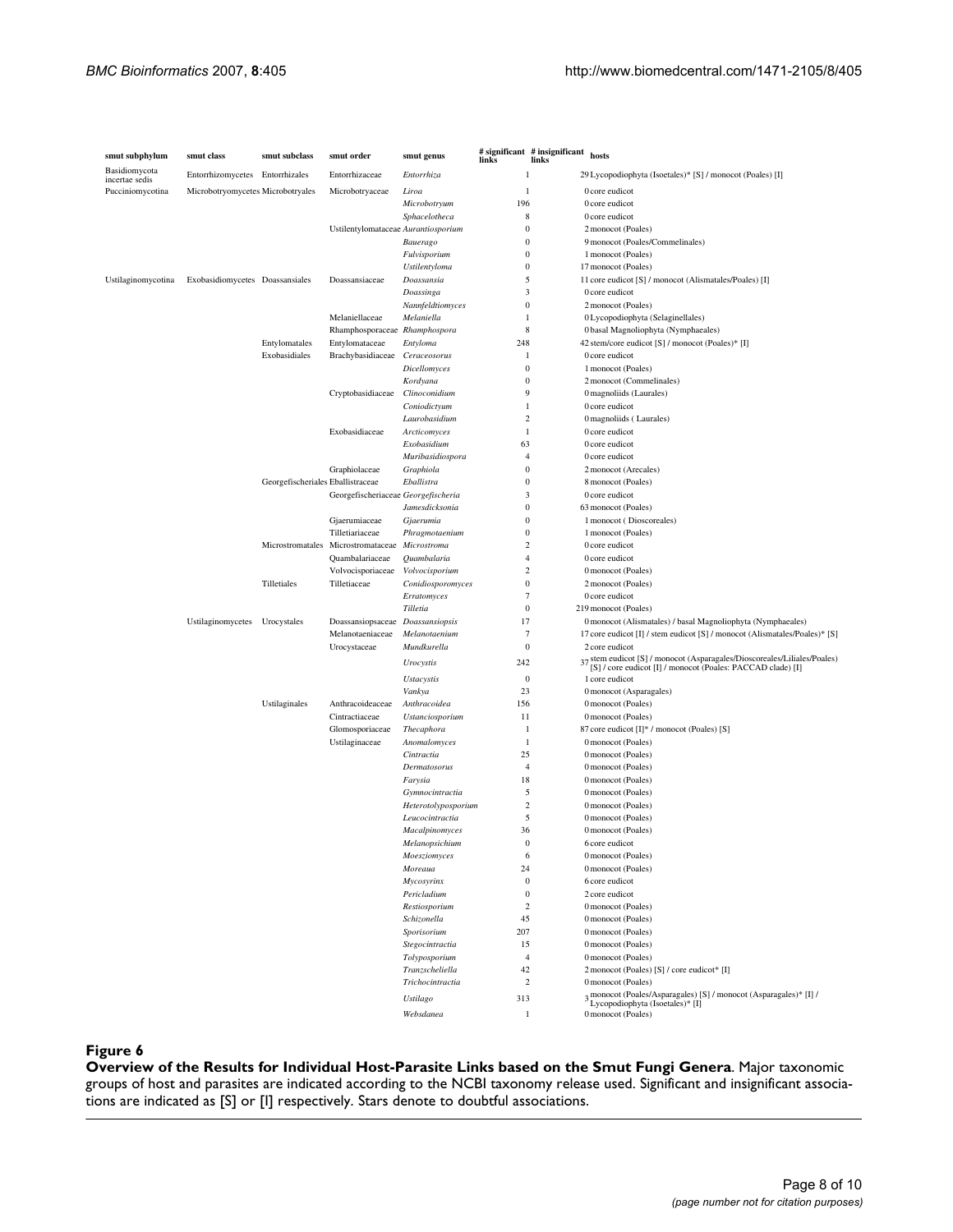## **Availability and Requirements**

The source code and some of the test datasets are available at ic <http://www.epfl.ch/~stamatak/AxParafit.html>.

The datasets and results of the empirical study on smut fungi are also available at this site. It also provides several pre-compiled binaries for Windows, MAC, and Linux/ Unix platforms.

AxParafit can be compiled as stand-alone application without making use of either ATLAS, MKL or ACML. AxPcoords requires either MKL, ACML, or the GNU scientific library.

The new CopyCat version that uses AxParafit and AxPcoords is available at [http://www-ab.informatik.uni-tuebin](http://www-ab.informatik.uni-tuebingen.de/software/copycat/review) [gen.de/software/copycat/review.](http://www-ab.informatik.uni-tuebingen.de/software/copycat/review)

## **Authors' contributions**

AS ported the programs from Fortran to C, optimized the C code, integrated the BLAS and LAPACK packages, parallelized the program and performed the computational experiments. AFA and JMK carried out the integration into CopyCat. AFA, JMK, and MG assembled the Binaries for various platforms and provided scripts to conduct the computational experiments. MG assembled the test datasets. AS and MG conducted the empirical study on smut fungi and their hosts. AS, AFA, JMK, and MG wrote the manuscript. All authors read and approved the final manuscript

## **Acknowledgements**

We would like to thank Pierre Legendre for his kind and very useful feedback on this manuscript. We would also like to thank Daniel Huson for useful comments on this manuscript. Cordial thanks are addressed to K. Vanky, M. Piepenbring, D. Begerow, R. Bauer, and M. Hendrichs for providing published hosts lists of smut fungi stored electronically and particularly to K. Vanky for giving access to the list of parasites from India. R. Bauer provided helpful additional advice on smut fungi.

AS is funded by Swiss Confederation Funds. Financial support provided by the Deutsche Forschungsgemeinschaft for MG and AFA is gratefully acknowledged.

#### **References**

- 1. Page RDM: *Tangled Trees. Phylogeny, Cospeciation and Coevolution* The University of Chicago Press; 2002. chap. Introduction
- 2. Goloboff P: **Analyzing large data sets in reasonable times: solution for composite optima.** *Cladistics* 1999, **15:**415-428.
- 3. Ronquist F, Huelsenbeck J: **[MrBayes 3: Bayesian phylogenetic](http://www.ncbi.nlm.nih.gov/entrez/query.fcgi?cmd=Retrieve&db=PubMed&dopt=Abstract&list_uids=12912839) [inference under mixed models.](http://www.ncbi.nlm.nih.gov/entrez/query.fcgi?cmd=Retrieve&db=PubMed&dopt=Abstract&list_uids=12912839)** *Bioinformatics* 2003, **19(12):**1572-1574.
- Zwickl D: Genetic Algorithm Approaches for the Phyloge**netic Analysis of Large Biological Sequence Datasets under the Maximum Likelihood Criterion.** In *PhD thesis* University of Texas at Austin; 2006.
- 5. Stamatakis A: **[RAxML-VI-HPC: maximum likelihood-based](http://www.ncbi.nlm.nih.gov/entrez/query.fcgi?cmd=Retrieve&db=PubMed&dopt=Abstract&list_uids=16928733) [phylogenetic analyses with thousands of taxa and mixed](http://www.ncbi.nlm.nih.gov/entrez/query.fcgi?cmd=Retrieve&db=PubMed&dopt=Abstract&list_uids=16928733) [models.](http://www.ncbi.nlm.nih.gov/entrez/query.fcgi?cmd=Retrieve&db=PubMed&dopt=Abstract&list_uids=16928733)** *Bioinformatics* 2006, **22(21):**2688-2690.
- 6. Grimm GW, Renner SS, Stamatakis A, Hemleben V: **A Nuclear Ribosomal DNA Phylogeny of** *Acer* **Inferred with Maximum**

**Likelihood, Splits Graphs, and Motif Analyses of 606 Sequences.** *Evolutionary Bioinformatics Online* 2006, **2:**279-294.

- 7. McMahon MM, Sanderson MJ: **[Phylogenetic Supermatrix Analy](http://www.ncbi.nlm.nih.gov/entrez/query.fcgi?cmd=Retrieve&db=PubMed&dopt=Abstract&list_uids=17060202)[sis of GenBank Sequences from 2228 Papilionoid Legumes.](http://www.ncbi.nlm.nih.gov/entrez/query.fcgi?cmd=Retrieve&db=PubMed&dopt=Abstract&list_uids=17060202)** *Systematic Biology* 2006, **55(5):**818-836.
- 8. Bininda-Emonds ORP, Cardillo M, Jones KE, MacPhee RDE, Beck RMD, Grenyer R, Price SA, Vos RA, Gittleman JL, Purvis A: **[The](http://www.ncbi.nlm.nih.gov/entrez/query.fcgi?cmd=Retrieve&db=PubMed&dopt=Abstract&list_uids=17392779) [delayed rise of present-day mammals.](http://www.ncbi.nlm.nih.gov/entrez/query.fcgi?cmd=Retrieve&db=PubMed&dopt=Abstract&list_uids=17392779)** *Nature* 2007, **446:**507-512.
- 9. DeSantis TZ, Hugenholtz P, Larsen N, Rojas M, Brodie EL, Keller K, Huber T, Dalevi D, Hu P, Andersen GL: **Greengenes, a Chimera-Checked 16S rRNA Gene Database and Workbench Compatible with ARB.** *Applied Environmental Microbiology* 2006, **72(7):**5069-5072.
- 10. Soltis DE, Gitzendanner MA, Soltis PS: **A 567-taxon data set for angiosperms: The challenges posed by bayesian analyses of large data sets.** *International Journal of Plant Sciences* 2007, **168(2):**137-157.
- 11. Robertson CE, Harris JK, Spear JR, Pace NR: **Phylogenetic diversity and ecology of environmental** *Archaea***[.](http://www.ncbi.nlm.nih.gov/entrez/query.fcgi?cmd=Retrieve&db=PubMed&dopt=Abstract&list_uids=16236543)** *Current Opinion in Microbiology* 2005, **8:**638-642.
- 12. Ley RE, Harris JK, Wilcox J, Spear JR, Miller SR, Bebout BM, Maresca JA, Bryant DA, Sogin ML, Pace NR: **Unexpected Diversity and Complexity of the Guerrero Negro Hypersaline Microbial Mat.** *Applied Environmental Microbiology* 2006, **72(5):**3685-3695.
- 13. Stevens J: **[Computational aspects of host-parasite phyloge](http://www.ncbi.nlm.nih.gov/entrez/query.fcgi?cmd=Retrieve&db=PubMed&dopt=Abstract&list_uids=15606970)[nies.](http://www.ncbi.nlm.nih.gov/entrez/query.fcgi?cmd=Retrieve&db=PubMed&dopt=Abstract&list_uids=15606970)** *Briefings in Bioinformatics* 2004, **5(4):**339-349.
- 14. Meier-Kolthoff JP, Auch AF, Huson DH, Göker M: **[COPYCAT: Co](http://www.ncbi.nlm.nih.gov/entrez/query.fcgi?cmd=Retrieve&db=PubMed&dopt=Abstract&list_uids=17267434)[phylogenetic analysis tool.](http://www.ncbi.nlm.nih.gov/entrez/query.fcgi?cmd=Retrieve&db=PubMed&dopt=Abstract&list_uids=17267434)** *Bioinformatics* 2007, **23(7):**898-900.
- 15. Legendre P, Desdevises Y, Bazin E: **[A statistical test for host-par](http://www.ncbi.nlm.nih.gov/entrez/query.fcgi?cmd=Retrieve&db=PubMed&dopt=Abstract&list_uids=12028729)[asite coevolution.](http://www.ncbi.nlm.nih.gov/entrez/query.fcgi?cmd=Retrieve&db=PubMed&dopt=Abstract&list_uids=12028729)** *Systematic Biology* 2002, **51(2):**217-234.
- 16. Ricklefs R, Fallon S, Birmingham E: **[Evolutionary relationships,](http://www.ncbi.nlm.nih.gov/entrez/query.fcgi?cmd=Retrieve&db=PubMed&dopt=Abstract&list_uids=14965906) [cospeciation, and host switching in avian malaria parasites.](http://www.ncbi.nlm.nih.gov/entrez/query.fcgi?cmd=Retrieve&db=PubMed&dopt=Abstract&list_uids=14965906)** *Systematic Biology* 2004, **53:**111-119.
- 17. Hansen H, Bachmann L, Bakke T: **Mitochondrial DNA variation of** *Gyrodactylus* **spp. (***Monogenea, Gyrodactylidae***[\) popula](http://www.ncbi.nlm.nih.gov/entrez/query.fcgi?cmd=Retrieve&db=PubMed&dopt=Abstract&list_uids=14572510)[tions infecting Atlantic salmon, grayling, and rainbow trout](http://www.ncbi.nlm.nih.gov/entrez/query.fcgi?cmd=Retrieve&db=PubMed&dopt=Abstract&list_uids=14572510) [in Norway and Sweden.](http://www.ncbi.nlm.nih.gov/entrez/query.fcgi?cmd=Retrieve&db=PubMed&dopt=Abstract&list_uids=14572510)** *International Journal of Parasitology* 2003, **33(13):**1471-1478.
- 18. Meinilä M, Kuusela J, Zietara MS, Lumme J: **Initial steps of speciation by geographic isolation and host switch in salmonid pathogen** *Gyrodactylus salaris* **(***Monogenea: Gyrodactylidae***[\).](http://www.ncbi.nlm.nih.gov/entrez/query.fcgi?cmd=Retrieve&db=PubMed&dopt=Abstract&list_uids=15013741)** *International Journal of Parasitology* 2004, **34(4):**515-526.
- 19. Huyse T, Audenart V, Volckaert FA: **Speciation and host-parasite relationships in the parasite genus** *Gyrodactylus* **(***Monogenea, Platyhelminthes***) infecting gobies of the genus** *Pomatoschistus* **(***Gobiidae, Teleostei***).** *International Journal Parasitology* 2003, **33(14):**1679-1689.
- 20. Legendre P, Anderson MJ: **Program DistPCoA.** Département de sciences biologiques, Université de Montréal; 1998.
- 21. **Basic Linear Algebra Package** [\[http://www.netlib.org/blas\]](http://www.netlib.org/blas)
- 22. **Linear Algebra PACKage** [<http://www.netlib.org/lapack>]
- 23. **AMD Core Math Library** [\[http://www.amd.com/acml](http://www.amd.com/acml)]
- 24. **GNU scientific library** [[http://www.gnu.org/software/gsl\]](http://www.gnu.org/software/gsl)
- 25. Bai Z, Fahey M, Golub G: **Some large-scale matrix computation problems.** *Journal of Computational and Applied Mathematics* 1996, **74:**71-89.
- 26. Griffith DA: **Eigenfunction properties and approximations of selected incidence matrices employed in spatial analyses.** *Linear Algebra and its Applications* 2000, **321:**95-112.
- 27. Bollhöfer M, Notay Y: **JADAMILU: a code for computing selected eigenvalues of large sparse symmetric matrices.** *Tech rep* 2006 [\[http://homepages.ulb.ac.be/~jadamilu/](http://homepages.ulb.ac.be/~jadamilu/)]. Université Libre de Bruxelles, Brussels
- 28. Press WH, Teukolsky SA, Vetterling WT, Flannery BP: *Numerical Recipes in C* Cambridge University Press; 1992.
- 29. **EMBL database** [\[http://www.ebi.ac.uk/embl\]](http://www.ebi.ac.uk/embl)<br>30. Bauer R, Begerow D, Oberwinkler F, Piepenbrir
- Bauer R, Begerow D, Oberwinkler F, Piepenbring M, Berbee M: Usti*laginomycetes***.** *The Mycota* 2001, **7(Part B):**57-83.
- 31. Vanky K: *European Smut Fungi* G. Fischer; 1994.
- 32. Thomas P, Menzies J: **Cereal smuts in Manitoba and Saskatchewan, 1989–95.** *Canadian Journal of Plant Pathology* 1997, **19(2):**161-165.
- 33. Begerow D, Bauer R, Oberwinkler F: **The** *Exobasidiales***: An evolutionary hypothesis.** *Mycological Progress* 2002, **1(2):**187-199.